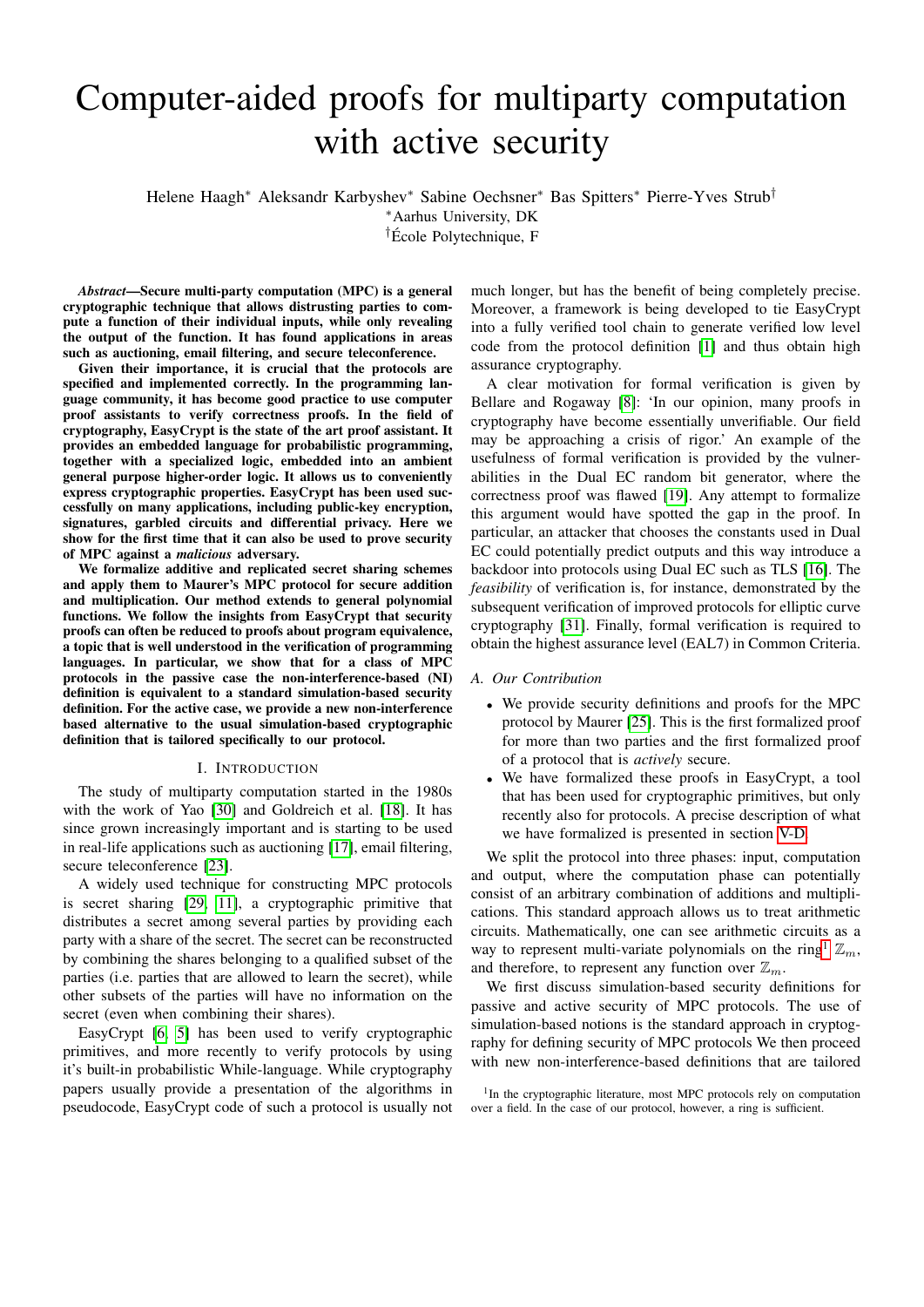specifically to the class of protocols we consider, and relate them to the simulation-based ones. In particular, we prove that they imply the standard simulation-based cryptographic definitions. In the passive case, non-interference is equivalent to the existence of a simulator. Non-interference (NI) is especially suitable for the computer-aided proofs presented in EasyCrypt, where the probabilistic relational Hoare logic presents a solid foundation for proving non-interference based statements. A simulation-based proof would proceed by considering an equivalence between a program and a simulator, which are structurally different, whereas NI considers two runs of the *same* program. In the active case, this difference is even bigger because in the security definition the simulator does not obtain the protocol output in advance. The feasibility of using non-interference for cryptography is known and was e.g. studied by Backes and Pfitzmann [\[3\]](#page-12-14). In the case of EasyCrypt, the benefits were emphasized, in a different context, in a work on masking schemes by Barthe et al. [\[4\]](#page-12-15). NI is a compositional property, which allows us to build modular proofs.

An important motivation for our work is provided by the EasyCrypt formalization of Boolean garbled circuits [\[1\]](#page-12-8). It provides high assurance crypto, a completely verified tool chain starting from a readable EasyCrypt protocol to verified low level code. We hope to profit from the same technology in the future. Garbled circuits provide a framework for secure 2-party computation, a technique complementary to the techniques we use here.

## *B. Outline*

Section [III](#page-2-0) contains background on secure multi-party computation. Section [IV](#page-5-0) contrasts non-interference based definitions with simulation based ones. Section [V](#page-7-0) discusses our modelling of Maurer's description of active security for the addition protocol. Section [VI](#page-10-1) discusses related work and Section [VII](#page-11-0) concludes.

The sources are available at [http://users-cs.au.dk/spitters/](http://users-cs.au.dk/spitters/MPCEC/) [MPCEC/.](http://users-cs.au.dk/spitters/MPCEC/) The implementation compiles with the development version of EasyCrypt available from [https://github.com/](https://github.com/EasyCrypt/easycrypt) [EasyCrypt/easycrypt.](https://github.com/EasyCrypt/easycrypt)

#### II. PRELIMINARIES

Let  $[n]$  denote the set  $\{1, \ldots, n\}$ . We will use x to denote a vector  $(x_1, \ldots, x_n)$  and  $\mathbf{x}_i$  for its *i*th projection. Conveniently, almost all vectors in this paper have the same length. Let  $x \leftarrow \mathcal{D}$  denote the sampling of an element x according to some distribution D, and let  $x \leftarrow s S$  denote that x is sampled from the uniform distribution over the finite set  $S$ . We fix an integer m and consider the ring  $\mathbb{Z}_m$ .

We now want to compare the output distributions of two executions of probabilistic algorithms.

**Definition 1** (Perfect indistinguishability). Let  $U(x)$  and  $V(x)$ *be the output distribution of probabilistic algorithm* U *and* V *, respectively, on input x. Then* U *and* V *are perfectly indistinguishable (denoted*  $U \sim^p V$ *) if for all inputs x,*  $U(x) = V(x)$ .

#### <span id="page-1-2"></span>*A. Secret Sharing*

Here we recall the definitions of additive, replicated, and verifiable secret sharing schemes from [\[25\]](#page-12-13). The definitions build on top of each other: The verifiable secret sharing scheme combines replicated secret sharing with additional communication, and replicated secret sharing uses additive secret sharing internally. Looking ahead, we want to state the definition of our replicated and verifiable secret sharing scheme for the special secrecy structure<sup>[2](#page-1-0)</sup> with privacy against a single party<sup>[3](#page-1-1)</sup>. I.e. let  $P = \{P_1, \ldots, P_n\}$  be the set of parties, then for each  $i \in [n]$  { $P_i$ } is in the secrecy structure  $\Sigma$ . The replicated secret sharing scheme with this access structure requires the underlying additive secret sharing scheme to provide privacy against any set of  $n - 1$  colluding parties. Throughout this work, we will refer to the party that creates a secret sharings as the *dealer* (of the corresponding secret).

*a) Additive Secret Sharing.:* The additive secret sharing scheme for  $n$  parties consist of a pair of algorithms:

$$
ASS = (SHARE, RECONSTRUCT),
$$

which are defined as follows:

Sharing: The ASS.SHARE algorithm on input a secret  $s \in \mathbb{Z}_p$ , samples  $n-1$  values  $a_1, \ldots, a_{n-1}$  and computes  $a_n = s - \sum_{i=1}^{n-1} a_i$ . Then it outputs the shares  $(a_1, \ldots, a_n).$ 

Reconstruct: The ASS.RECONSTRUCT algorithm on in- $\sum_{i=1}^n a_i$ . put a sharing  $(a_1, \ldots, a_n)$ , computes and outputs  $s =$ 

*b) Replicated Secret Sharing.:* The replicated secret sharing scheme for  $n$  parties consist of a pair of algorithms:

$$
RepSS = (SHARE, RECONSTRUCT),
$$

which are defined as follows:

Sharing: The RepSS.SHARE algorithm on input a secret  $s \in \mathbb{Z}_p$ , runs the additive sharing algorithm  $(a_1, \ldots, a_n) \leftarrow$  ASS.SHARE $(s)$ . Then it constructs for all  $i \in [n]$ 

$$
r_i = (a_1, \ldots, a_{i-1}, \perp, a_{i+1}, \ldots, a_n)
$$

Finally it outputs the shares  $(r_1, \ldots, r_n)$ .

Reconstruct: The RepSS.RECONSTRUCT algorithm takes a sharing  $(r_1, \ldots, r_n)$ , extract the additive sharing  $(a_1, \ldots, a_n)$  and outputs

$$
s = \text{ASS}.\text{RECONSTRUCT}(a_1, \ldots, a_n)
$$

*c) Verifiable Secret Sharing.:* The verifiable secret sharing scheme for *n* parties consist of two protocols  $VSS =$ (SHARE, RECONSTRUCT), which are defined as follows:

Sharing: The VSS.SHARE protocol proceeds as follows

<span id="page-1-0"></span><sup>2</sup>Secrecy structure: the collection of ignorant party subsets, i.e., it contains all subsets of the parties that cannot learn anything about the secret.

<span id="page-1-1"></span><sup>&</sup>lt;sup>3</sup>However, this can easily be extended to corruption of more parties by adapting the secret sharing schemes to the corresponding secrecy structure. See [\[25\]](#page-12-13) for details.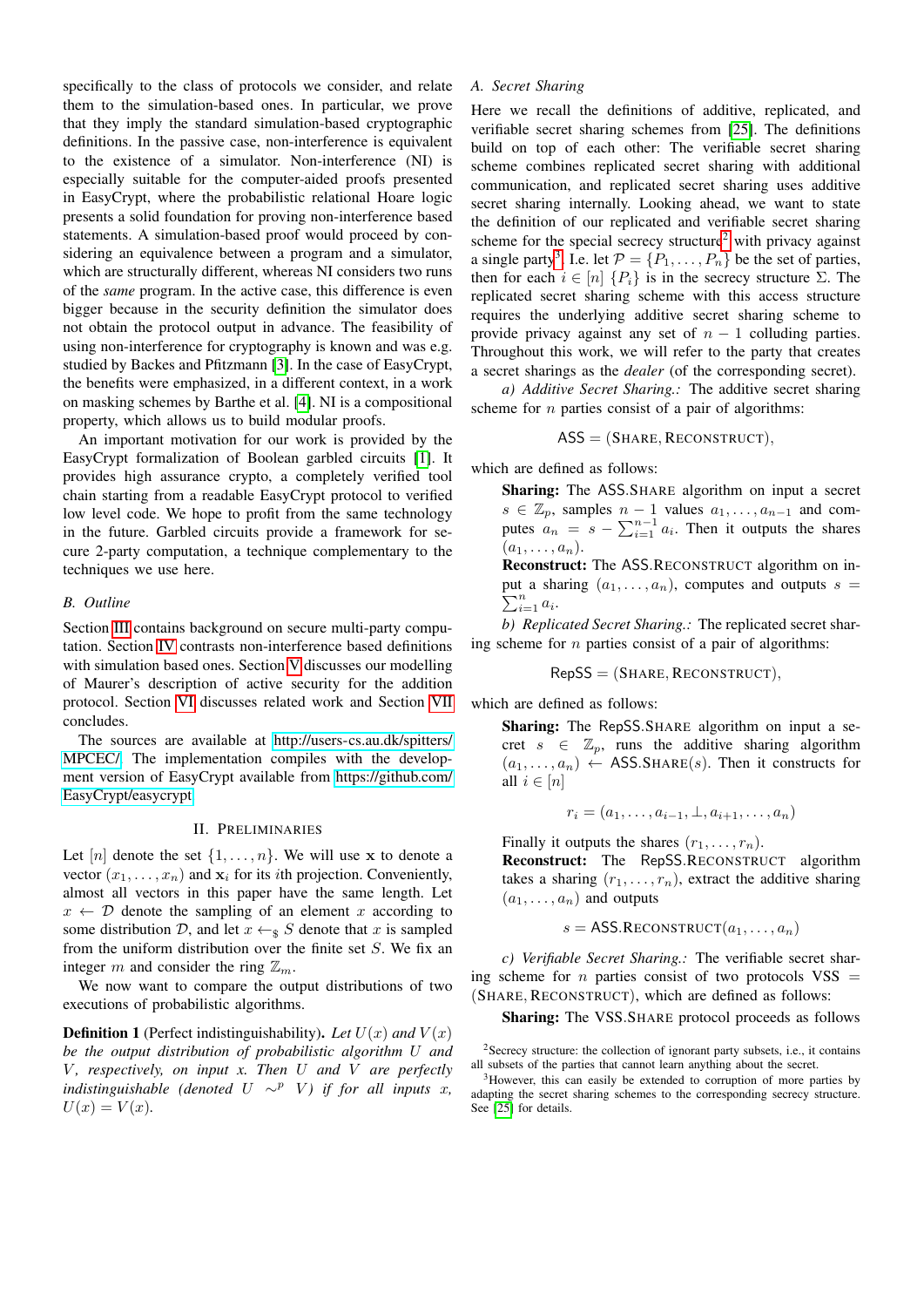1) The dealer shares their secret  $s \in \mathbb{Z}_p$  using the replicated sharing algorithm

$$
(r_1,\ldots,r_n) \leftarrow \mathsf{RepSS}.\mathsf{SHARE}(s)
$$

i.e., party  $P_i$  receives the share

 $r_i = (a_1, \ldots, a_{i-1}, \perp, a_{i+1}, \ldots, a_n).$ 

- 2) For each  $i \in [n]$ , each pair of parties in  $\mathcal{P} \setminus \{P_i\}$ check whether they received the same value for  $a_i$ . If any inconsistency is detected, the players broadcast a complaint.
- 3) The dealer broadcasts all the shares for which a majority of parties raised a complaint. The other parties accept these broadcasted values. If the dealer refuses to broadcast any of the requested shares, the protocol aborts.

Reconstruct: The VSS.RECONSTRUCT proceeds as follows

- 1) Party  $P_i$  knows share  $r_i$  for all  $i \in [n]$ .
- 2) All parties send their share to all other parties such that each party knows  $r_1, \ldots, r_n$ .
- 3) Now each party obtained  $n 1$  copies of  $a_i$  (the underlying additive share). Each party locally does a majority vote and takes the value that occurs more than half of the time.
- 4) After the majority vote each party knows  $a_1, \ldots, a_n$ and can reconstruct the secret using additive secret sharing

 $s =$  ASS.RECONSTRUCT $(a_1, \ldots, a_n)$ 

*1) Properties:* All three secret sharing schemes in this section have the following properties:

*a)* Correctness: Let  $s \in \mathbb{Z}_p$  be a secret. Then  $RECONSTRUCT(SHARE(s)) = s.$ 

*b)* Secrecy: Let  $s_1$  and  $s_2$  be secret sharings of two secrets:

$$
(a_1^1, \ldots, a_n^1) \leftarrow \text{SHARE}(s_1), \quad (a_1^2, \ldots, a_n^2) \leftarrow \text{SHARE}(s_2),
$$

where party  $P_i$  knows shares  $a_i^1$  and  $a_i^2$ . Then for all  $i$ ,  $a_i^1 \sim^p$  $a_i^2$ .

Both additive and replicated secret sharing schemes can be seen as passively secure secret sharing schemes as they only provide correctness guarantees against an honest dealer. Verifiable secret sharings on the other hand ensures that the dealer's sharing is consistent among parties and hence guarantees correctness against a malicious dealer.

*2) Linearity of the Secret Sharing Schemes:* The three secret sharing schemes in this section are all linear secret sharing schemes. Let  $s_1$  and  $s_2$  be secret sharings of two secrets:

$$
(a_1^1, \ldots, a_n^1) \leftarrow \text{SHARE}(s_1), \quad (a_1^2, \ldots, a_n^2) \leftarrow \text{SHARE}(s_2),
$$

where party  $P_i$  knows shares  $a_i^1$  and  $a_i^2$ . The parties can compute the secret sharing of the sum  $s_1 + s_2$  by performing a linear operation on the shares that they know. E.g. for additive

secret sharing this operation is the addition of the known shares:

$$
rs_i = a_i^1 + a_i^2 \qquad \text{for } i \in [n].
$$

Then  $s_1 + s_2 = \text{RECONSTRUCT}(rs_1, \ldots, rs_n)$ .

#### III. MULTIPARTY COMPUTATION

<span id="page-2-0"></span>In multi-party computation,  $n$  parties wish to compute a deterministic function  $f$  of their secret inputs. For the rest of this work, we fix a (deterministic) function  $f: X_1 \times \cdots \times X_n \to Y$ , and hence assume for simplicity that all parties obtain the same output<sup>[4](#page-2-1)</sup>. The goal is to compute  $y = f(\mathbf{x})$ , while ensuring that the following security requirements are fulfilled:

- Correctness: The correct value of the output  $y$  is computed.
- Privacy: The output  $y$  is the only new information that can be derived from the computation.

To achieve this goal, the parties use a probabilistic protocol  $\pi$ to compute  $u$ .

*a) The adversarial model.:* When talking about security of a multi-party computation protocol, we need to consider the power of the adversary. In our setting, we consider static corruption, where the corrupted parties are determined before the protocol execution. Furthermore, we consider two types of adversarial behavior: *passive* and *active* corruption, which specify the actions the corrupted parties are allowed to take.

- In the passive model, the adversary is assumed to follow the protocol description, but attempts to learn more than the output from the protocol execution, i.e., tries to learn information that should remain private. This is also known as security against semi-honest or honest-butcurious adversaries.
- In the active model, the adversary is allowed to deviate from the protocol description arbitrarily. This is also known as security against malicious adversaries.

Moreover, we assume that the adversary is *stateful*, i.e. the adversary can maintain an internal state to log the transcript of the protocol etc.

#### *A. The Protocol*

We consider the MPC protocol presented by Maurer [\[25\]](#page-12-13) which provides active security under corruption of  $t < n/3$ parties. The protocol is based on verifiable secret sharing and computes a public function of the  $n$  parties' inputs that is represented as arithmetic circuit. The protocol consists of three phases: An input phase, where each of the  $n$  parties' secret inputs is shared using verifiable secret sharing; the computation phase, where the parties perform computations on the shares; and finally, the output phase, where each party opens their share of the result, thus allowing everyone to locally reconstruct the result. Evaluating an arithmetic circuit requires additions and multiplications. Like in many other contexts, multiplication is significantly harder to achieve than addition.

<span id="page-2-1"></span><sup>4</sup>Different outputs for the parties can be obtained by opening outputs only to certain parties.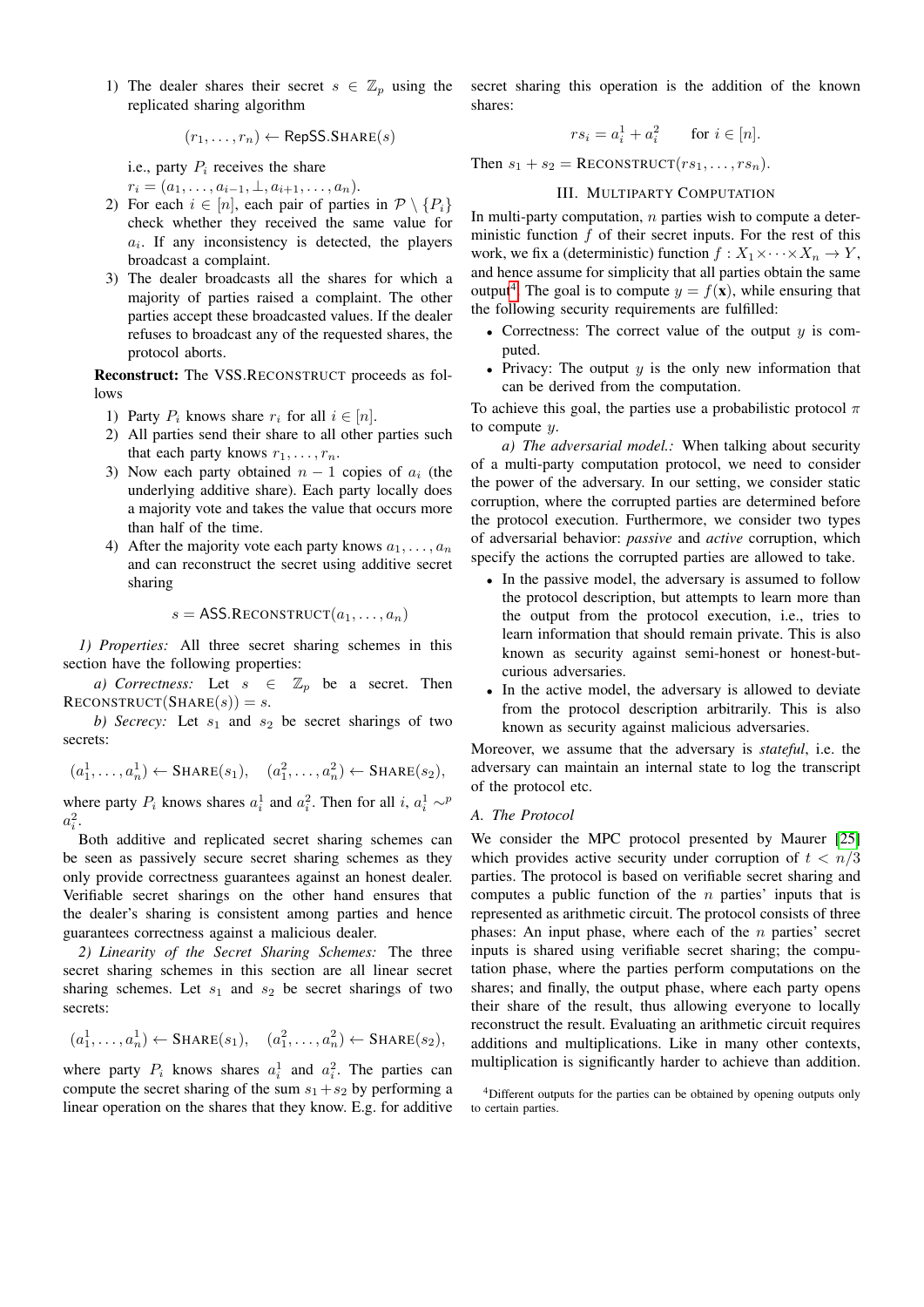In our case, the linearity of the secret sharing scheme provides a way of locally adding secret sharings, while multiplication requires further communication. For simplicity, we focus on the case of corruption of a single party.

The protocol assumes synchronous communication and the existence of private authenticated communication channels between parties as well as an authenticated broadcast channel. Even though the broadcast channel can be simulated, we will use this abstraction to ease readability. Furthermore, the adversary is allowed to be rushing, i.e. in each communication step, the adversary can see all the communication from all honest parties before sending its own.

We will now describe the phases of the protocol:

Input: Each party performs a verifiable secret sharing of their secret input (as described in Section [II-A\)](#page-1-2). These shares are distributed s.t. party  $P_i$  receives the j'th shares of each secret. At the end of the phase, each party is committed to an input, i.e. this input is uniquely determined from the other parties' combined shares. The following matrix represents the knowledge of one party. Each row *i* stands for the share received from party  $P_i$ .

$$
\begin{bmatrix} a_1^1 & a_2^1 & \cdots & \perp & \cdots & a_n^1 \\ a_1^2 & a_2^2 & \cdots & \perp & \cdots & a_n^2 \\ \vdots & \vdots & \ddots & \vdots & \ddots & \vdots \\ a_1^n & a_2^n & \cdots & \perp & \cdots & a_n^n \end{bmatrix}
$$

Computation: The parties can now compute on shared values:

Addition: Since the secret sharing scheme is linear, the parties can compute a secret sharing of the sum of any number of shared values by locally adding their shares. E.g. given  $n$  shares of values represented as matrix of shares, party  $P_i$  will collapse each column by adding the values:

$$
ss_j = a_j^1 + a_j^2 + \dots + a_j^n \qquad \text{for } j \in [n] \text{ s.t. } j \neq i
$$

This provides party  $P_i$  with the *i*'th share of the sum of the secret inputs

$$
rs_i = (ss_1, \ldots, ss_{i-1}, \perp, ss_{i+1}, \ldots, ss_n).
$$

Multiplication: In order to multiply two secret shared values, the parties need to communicate and to introduce fresh randomness. Each party  $P_i$  knows the  $i$ -th share of two shared values  $a$  and  $b$ :

$$
\begin{bmatrix} a_1 & a_2 & \cdots & \perp & \cdots & a_n \\ b_1 & b_2 & \cdots & \perp & \cdots & b_n \end{bmatrix}
$$

Note now that  $a \cdot b = \sum_{i,j} a_i b_j$ , meaning that if each party knows a secret sharing of each term  $a_i b_j$ , then they can compute  $a \cdot b$  by (locally) adding the sharings of all terms.

The parties proceed as follows to compute a secret sharing of term  $a_i b_j$ : First, each of the  $n-2$  (or  $n - 1$  if  $i = j$ ) parties that knows both  $a_i$  and  $b_j$  will compute a fresh secret sharing of  $a_i b_j$ .

In a next step, the parties check if all sharings are sharings of the same value by first computing the pairwise differences between two sharings and then opening and reconstructing the difference. If all differences are 0, then the parties choose the sharing of an arbitrary party as sharing of  $a_i b_i$ . If any of the opened differences is different from 0, then the parties will compute a secret sharing of  $a_i b_j$  in the following way: Each party that knows  $a_i$  reports their value of  $a_i$  to all other parties. Each party sets  $a_i$  to be the majority over all received values for  $a_i$ . The parties do the same for  $b_j$ . Then, each party sets the additive sharing of the term  $a_i b_i$ to be  $(a_i b_j, 0, \ldots, 0)$ , computes the corresponding replicated secret sharing, and stores its share of it.

**Output:** Each party opens their share  $rs_i$  of the result by sending it to all other parties. This allows everyone to locally reconstruct the sum  $y$  of the secret inputs:

$$
y = VSS. RECONSTRUCT(rs_1, \ldots, rs_n).
$$

For simplicity, we will consider two kinds of protocol, with a single addition and multiplication, resp., as computation phase. They will be referred to as addition and multiplication protocol, respectively.

#### *B. Passive Security*

This section presents a definition of passive security against one corrupt party following the simulation paradigm, the current standard approach for defining security of MPC protocols [\[18\]](#page-12-1).

In the setting of passive security, the adversary must follow the protocol description (i.e. the adversary must use his designated input and must send the correct messages). This might seem like a very weak security model, since it does not capture even small deviations from the protocol description. However, it guarantees that the protocol does not leak any information inadvertently (i.e. that an honest-but-curious adversary does not learn unwanted information from the transcript of the protocol). Another way of interpreting passive security is that it provides security against corruption after the execution of the protocol, i.e. what honest parties learned and stored during the protocol execution does not leak information.

The goal is to ensure that the adversary only learns the output of the computation, which means that everything it sees during the execution can be computed based on its input and the output. This property is proved by building a simulator. This simulator is given the input and output of the corrupt party and computes a view (or transcript) that is indistinguishable from the adversary's view in the real execution of the protocol.

Definition 2 (View and output). *Let* π *be a protocol for computing* f*. We define the view of a party as all the messages sent and received by this party during the protocol execution, i.e., we can denote the view of party*  $P_i$  *by* 

$$
\mathsf{view}_i^\pi(\mathbf{x}) \stackrel{\text{\tiny def}}{=} (\mathbf{x}_i, m_i^{(1)}, \dots, m_i^{(t)}),
$$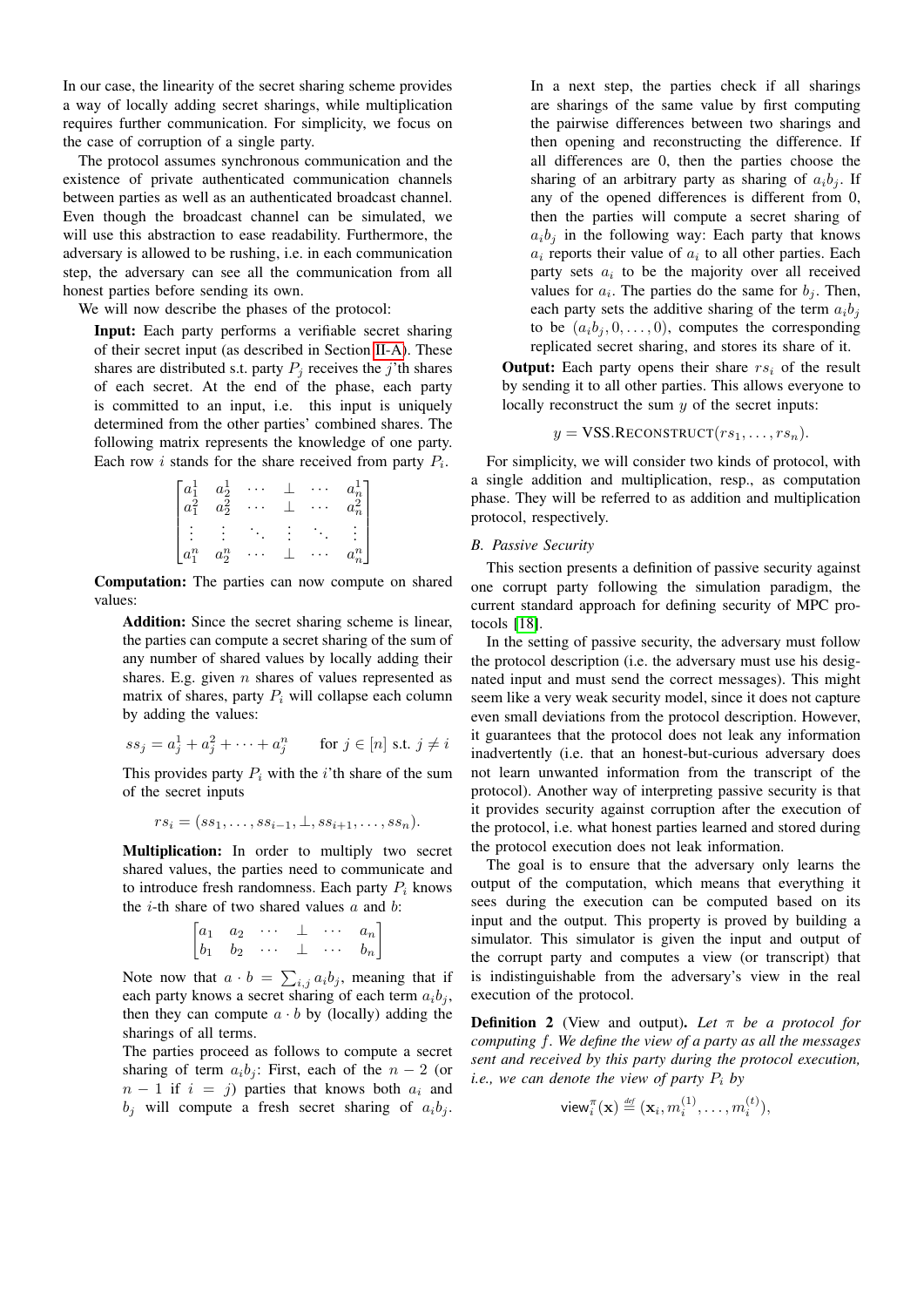where  $m_i^{(j)}$  denote the *jth message sent or received by party* Pi *. Furthermore, we denote the common output of all parties by*

# output<sup> $\pi$ </sup>(**x**).

Note that we are considering the setting of deterministic functions (like addition and multiplication) and corruption of a single party. This means that for passive security, we can consider the correctness and privacy separately [\[20,](#page-12-16) Chapter 2].

Definition 3 (Perfect Passive Simulation-based Security, [\[20\]](#page-12-16)). *We say that an* n*-party protocol* π *securely computes* f *in the presence of static semi-honest adversaries, if*

*Correctness: For every*  $\mathbf{x} \in X_1 \times \cdots \times X_n$ ,

$$
\mathbb{P}[\text{output}^{\pi}(\mathbf{x}) = f(\mathbf{x})] = 1.
$$

*Privacy:* For all  $i \in [n]$ , and for all adversaries that *passive corrupts party* P<sup>i</sup> *, there exists a polynomial-time simulator*  $S_i$  *such that* 

$$
\left\{\mathcal{S}_{i}\left(\mathbf{x}_{i},f(\mathbf{x})\right)\right\}_{\mathbf{x}}\sim^{p}\left\{\text{view}_{i}^{\pi}(\mathbf{x})\right\}_{\mathbf{x}}
$$

where 
$$
\mathbf{x} \in X_1 \times \cdots \times X_n
$$
.

#### <span id="page-4-2"></span>*C. Active Security*

In this section, we discuss the existing cryptographic definition of active security for MPC based on the ideal-real world model. We present a natural extension of the two-party definition by Hazay and Lindell [\[20\]](#page-12-16) to the case of n parties.<sup>[5](#page-4-0)</sup>

Active security models the setting where a malicious (or actively corrupt) party may follow any strategy (including arbitrarily deviating from the protocol description). Thus, it is insufficient to consider the adversary's view in the protocol based on its input and output (like in the passive case). This is especially important given that the adversary may try to change its input during the protocol execution, make the output be incorrectly distributed, or make the honest parties output different or incorrect values (to mention a few possible strategies).

To capture these threats, we consider the ideal-real world model, where we compare the real execution of the protocol with an ideal execution that is secure by definition. In the ideal execution, the computation is performed by a trusted party T. This party is incorruptible and acts as a black-box such that no one can observe or influence the computation performed by this trusted party. This means that the only "attack" we allow the adversary to perform is input substitution, i.e., the only thing the adversary is able to do is to change its "given" input to something else while this new input cannot depend on the inputs of the honest parties (since the adversary in the ideal execution receives no information before having to commit to its input). Intuitively, security is shown by providing a simulator (with access to the real-world adversary) that when interacting with  $T$  in the ideal world will produce the same output distribution as in the real world. Note that this definition captures both correctness and privacy of a protocol: Privacy follows from the simulation paradigm and correctness from the fact that the ideal model always outputs the correct result.

We remark that we consider the setting of one corrupt party to match the setting used in the rest of the paper. However, the definition can easily be extended to a setting of several corrupted parties. In the information-theoretic setting that we consider in this work, protocols can achieve active security under corruption of at most  $t < n/2$  parties assuming broadcast (depending on the protocol) [\[27\]](#page-12-17). However, Maurer's protocol allows only for  $t < n/3$ , even with broadcast [\[25\]](#page-12-13).

Like in the setting of passive security, our definitions work for both polynomially bounded and unbounded simulators.

*a) Notation.:* Let  $P_1, \ldots, P_n$  be *n* parties, and let A denote the adversary that decides to corrupt party  $P_a$  with  $a \in [n]$ . Let T be a trusted party that on inputs x correctly computes  $f(\mathbf{x})$ .

*b) Ideal Model.:* In this model each party sends their input to a trusted party  $T$  that computes the function  $f$  and returns the result to the parties.

**Input:** Let  $x_i$  be the input of party  $P_i$  for  $i \in [n]$ .

**Send inputs:** The honest parties  $P_i$  for  $i \in [n] \setminus \{a\}$ send their inputs  $x_i$  to the trusted party T. The corrupt party  $P_a$  sends its prescribed input  $x_a$ , some other input, or a special abort symbol  $\perp$  to the trusted party T. This decision is made by the adversary  $A$  and may depend on  $x_a$  and the adversary's internal state.

Let  $x'$  denote the inputs that T receives, where  $x'_i = x_i$ for all  $i \neq a$ .

**Receive outputs:** If  $x'_i = \perp$  (the abort symbol) for some  $i \in [n]$ , then T informs all parties that the protocol aborts by sending ⊥ to all parties. Otherwise, the trusted party T computes  $y = f(\mathbf{x}')$ , and sends y to all parties.

**Output:** The honest parties output  $y$ , while the adversary  $\mathcal A$  outputs an arbitrary function  $g$  of the prescribed input  $x_a$  of the corrupts party and the value y obtained from the trusted party (i.e  $g(x_a, y)$ ).

Let IDEAL $_{f,A,a}(\mathbf{x})$  denote the output of the ideal execution. This is an *n*-tuple containing the honest parties' outputs  $y$  and the output of the adversary  $A$  from the above ideal execution

$$
\mathsf{IDEAL}_{f,A,a}(\mathbf{x}) := (y_1,\ldots,y_n)
$$

where  $y_a = g(x_a, y)$  and  $y_i = y$  for  $i \in [n] \setminus \{a\}$ 

*c)* Real Model.: A real execution of the protocol  $\pi$  (with no trusted party). In this case, the adversary  $A$  sends all messages on behalf of the corrupt party  $P_a$  and may follow an arbitrary strategy. The honest parties must follow the protocol description.

Let REAL $_{\pi,A,a}(\mathbf{x})$  denote the output tuple containing the honest parties' outputs and the output of the adversary  $A$  from the real execution of  $\pi$ .

<span id="page-4-1"></span>Definition 4 (Perfect Active Simulation-based Security, [\[20\]](#page-12-16)). *Let*  $\pi$  *be a n*-party protocol that computes f. Protocol  $\pi$  *is* 

<span id="page-4-0"></span><sup>5</sup>Note that this extension is restricted to our setting of perfect security in the case of one corrupted party. However, this can be extended to corruption of several parties.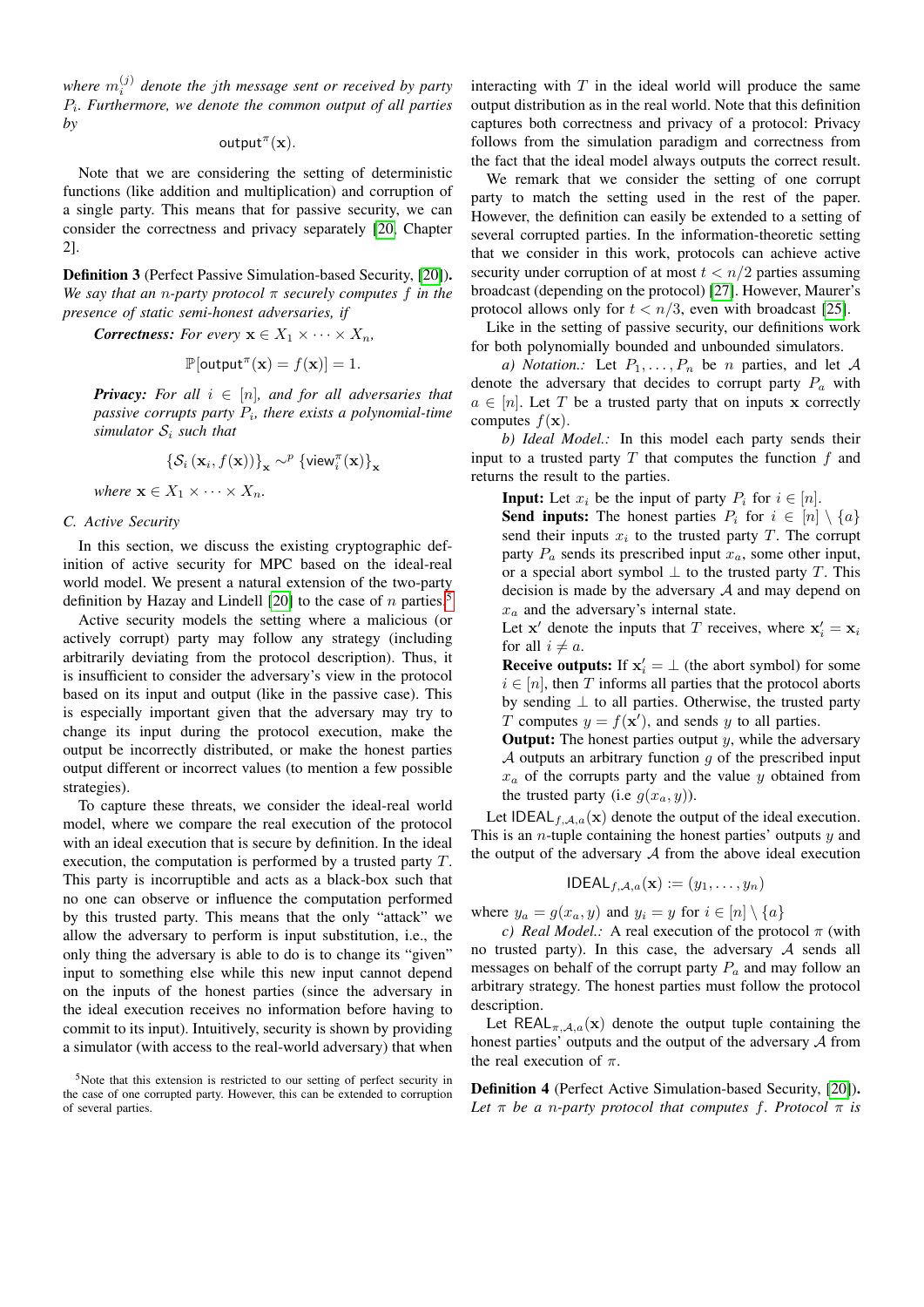*said to securely compute* f *in the presence of static malicious adversaries, if for every adversary* A *for the real model, there exists an polynomial-time adversary* S *(called a simulator) for the ideal model, such that for every*  $a \in [n]$ 

$$
\left\{\mathsf{IDEAL}_{f,\mathcal{S},a}(\mathbf{x})\right\}_\mathbf{x} \sim^p \left\{\mathsf{REAL}_{\pi,\mathcal{A},a}(\mathbf{x})\right\}_\mathbf{x}
$$

*where*  $\mathbf{x}_i \in X_i$  *for*  $i \in [n]$ *.* 

*d) Input extraction:* Any protocol satisfying Definition [4](#page-4-1) must allow the simulator to extract the input of corrupt parties from the messages they send (up to equivalence, i.e. inputs that lead to the same output). The reason is that in the real world, the simulator can only get the output that an adversary would see from the ideal functionality by using the adversary's input. Hence, in a protocol that outputs the correct result, it must be possible to extract the adversary's input.

#### <span id="page-5-0"></span>IV. MODELLING PRIVACY AS INPUT-INDEPENDENCE

In this section, we present new security definitions against both passive and active corruption where privacy is based on input-independence, and prove that these new definitions imply the simulation-based definitions from Section [III.](#page-2-0) These definitions will allow us to prove active security of Maurer's protocol in EasyCrypt in Section [V.](#page-7-0)

In the following sections, we redefine security using a noninterference-based strategy instead of a simulation-based definition, i.e., we compare the adversary's view in two different executions of the protocol under conditions that rule out trivial distinguishability. Input-independence then means that the adversary, given only its input and the output of computation, cannot distinguish which of all possible consistent inputs of the honest parties was used.

#### *A. Input-independence*

Input independence is the non-interference property of protocols where the view of a party in the protocol is independent of the other parties' inputs. In our setting, this property will only hold only under the side condition that the inputs of the other parties must be consistent (i.e. the two executions of the protocol must lead to the same output).

Definition 5 (Non-interference). *An* n*-party protocol* π *enjoys non-interference if for all*  $i \in [n]$ *, we have that for all inputs*  $\mathbf{x}, \mathbf{x}' \in X_1 \times \cdots \times X_n$  *related under some condition*  $C_i(\mathbf{x}, \mathbf{x}')$ , *then it holds that*

$$
\left\{\mathsf{view}_i^\pi(\mathbf{x})\right\}_\mathbf{x} \sim^p \left\{\mathsf{view}_i^\pi(\mathbf{x}')\right\}_{\mathbf{x}'}.
$$

The definition states that given two sets of inputs that are related under some condition, then party  $P_i$  cannot distinguish between the two executions of the protocol (i.e. party  $P_i$ 's view in the two executions are indistinguishable).

Looking ahead, we will model the view of the adversary in EasyCrypt using the global state of the adversary  $(q \text{lob } A)$ . Thus, given an adversary that corrupts party  $P_i$ , we can express the non-interference property in EasyCrypt pseudocode as follows

$$
equiv \{ q \mid A \land C_i \implies = \{ q \mid b \land c \} \implies = \{ q \mid b \land A \}
$$

The condition  $=$ {glob A} means that the global state of the adversary before the two executions of  $\pi$  are equal, while after the executions we have equality over the distribution of the adversary's global state.

#### *B. Passive security*

Passive security will be defined again as two properties of a protocol  $\pi$ : correctness and privacy. However, we define the privacy property now as an input-independence property.

Recall that view<sup> $\pi$ </sup>(**x**) denotes the view of party  $P_i$  in the execution of the protocol on inputs  $x = (x_1, \ldots, x_n)$ , and that output<sup> $\pi$ </sup>(x) denotes the common output of all parties.

For the privacy property in this definition, we will fix the input of the corrupt party to be the same in both executions. The inputs of the honest parties are chosen consistently such that the output of the computation is the same in both executions. Then input-independence means that the view of a corrupt party is independent of the actual inputs of the honest parties as long as they lead to the same output.

Definition 6 (Perfect Passive NI-based Security). *We say that an* n*-party protocol* π *securely computes* f *in the presence of static semi-honest adversaries if*

*Correctness: For every*  $\mathbf{x} \in X_1 \times \cdots \times X_n$ ,

$$
\mathbb{P}[\text{output}^{\pi}(\mathbf{x}) = f(\mathbf{x})] = 1.
$$

*Privacy:* For all  $i \in [n]$ , and for all adversaries that *passively corrupt party* P<sup>i</sup> *, we have that for all inputs* x*,*  $\mathbf{x}' \in X_1 \times \cdots \times X_n$  such that  $\mathbf{x}_i = \mathbf{x}'_i$  (fixed input for *the corrupt party) and*  $f(\mathbf{x}) = f(\mathbf{x}')$ *, then it holds that* 

$$
\left\{\mathsf{view}^\pi_i(\mathbf{x})\right\}_\mathbf{x} \sim^p \left\{\mathsf{view}^\pi_i(\mathbf{x}')\right\}_\mathbf{x'}
$$

*Equivalence between the definitions.:* We will now prove that the presented non-interference-based definition is equivalent to the simulation-based definition for perfect *passive* security.

Theorem 1. *Let* f *be an efficiently invertible function and let* π *be an* n*-party protocol that computes* f*. Then* π *is perfect passive simulation-based secure if and only if* π *is perfect passive NI-based secure.*

*Proof.* Both definitions consist of two parts, correctness and privacy. As correctness is defined the same in both definitions, we only consider the privacy part of the definitions.

Let  $\pi$  have perfect passive security under the NI definition. Let  $P_i$  be the corrupt party. Then by definition, there exists inputs  $\mathbf{x}, \mathbf{x}' \in X_1 \times \cdots \times X_n$  with  $\mathbf{x}_i = \mathbf{x}'_i$  and  $f(\mathbf{x}) = f(\mathbf{x}')$ , such that the protocol execution on these inputs produce equally distributed views. Hence, a simulator with input  $x_i$ and  $y = f(x)$  can invert f for fixed  $x_i$  to obtain inputs  $x'_1, \ldots, x'_{i-1}, x'_{i+1}, \ldots, x'_n$  (with  $x'_j$  possible different from  $x_i$  for  $j \neq i$ ) for the honest parties. Then the simulator can construct a view by simulating the protocol  $\pi$  on inputs  $x'$ with  $\mathbf{x}'_i = \mathbf{x}_i$ .

For the other direction, let  $\pi$  have perfect passive security under the simulation-based definition. Let  $P_i$  be the corrupt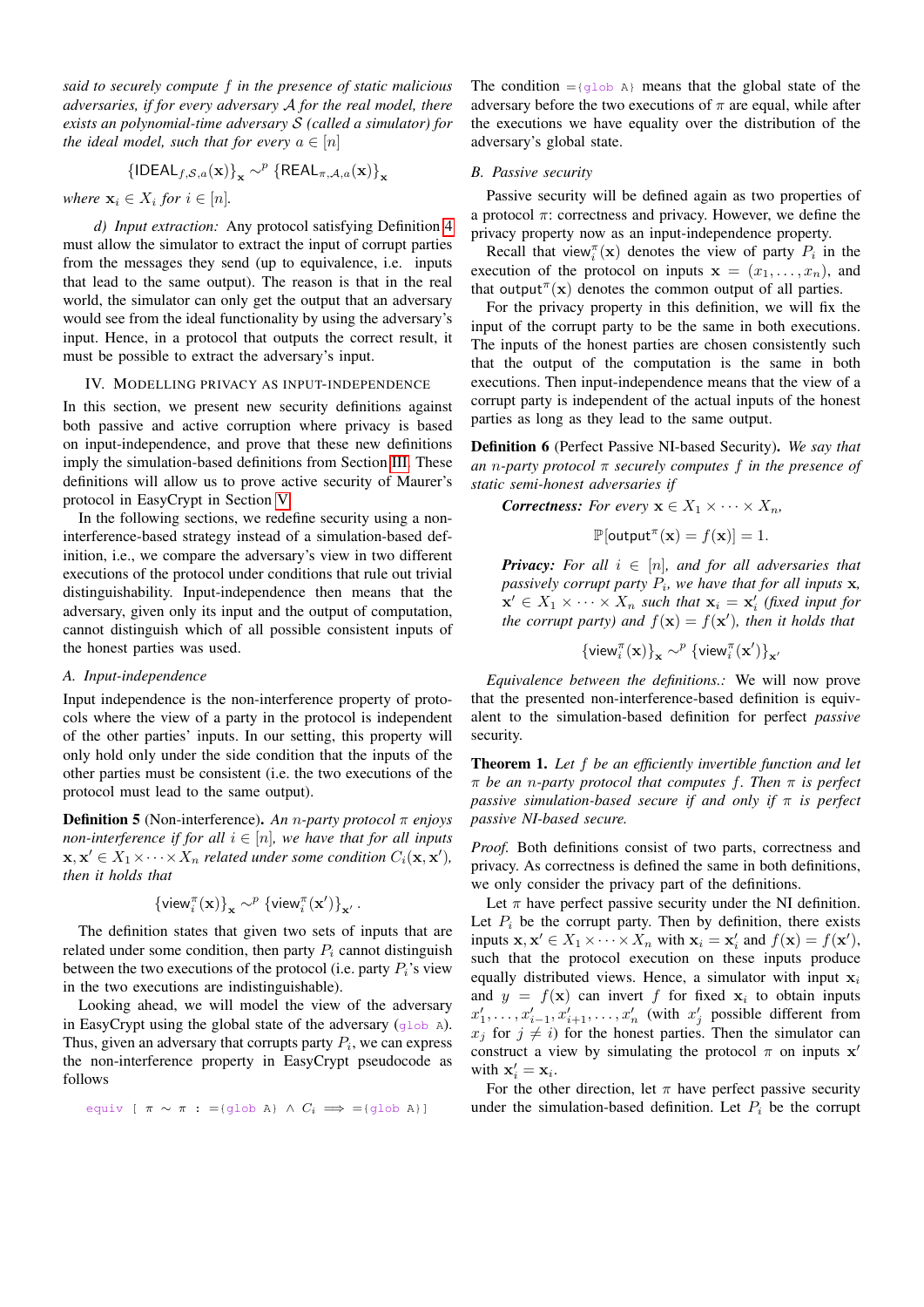party and let  $\mathbf{x}, \mathbf{x}' \in X_1 \times \cdots \times X_n$  such that  $\mathbf{x}_i = \mathbf{x}'_i$  and  $f(\mathbf{x}) = f(\mathbf{x}')$ . Then by definition, there exists a simulator  $S_i$ such that

and

$$
\left\{S_i(\mathbf{x}'_i, f(\mathbf{x}'))\right\}_{\mathbf{x}'} \sim^p \left\{\text{view}_i^{\pi}(\mathbf{x}')\right\}_{\mathbf{x}'}.
$$

 $\{S_i(\mathbf{x}_i, f(\mathbf{x}))\}_{\mathbf{x}} \sim^p \{ \mathsf{view}^{\pi}_i(\mathbf{x}) \}_{\mathbf{x}}$ 

Since  $\mathbf{x}_i = \mathbf{x}'_i$  and  $f(\mathbf{x}) = f(\mathbf{x}')$ , we have

$$
\left\{S_i(\mathbf{x}_i, f(\mathbf{x}))\right\}_\mathbf{x} \sim^p \left\{S_i(\mathbf{x}'_i, f(\mathbf{x}'))\right\}_\mathbf{x'}
$$

and hence

$$
\left\{\mathsf{view}_i^\pi(\mathbf{x})\right\}_\mathbf{x} \sim^p \left\{\mathsf{view}_i^\pi(\mathbf{x}')\right\}_{\mathbf{x}'}
$$

 $\Box$ 

by transitivity of  $\sim^p$ .

Note that the class of functions  $f$  that can be considered in the previous theorem can be extended if one allows computationally unbounded simulation: Given a function f,  $f(\mathbf{x})$ , and  $\mathbf{x}_i$ , an unbounded simulator can find  $x'_1, \ldots, x'_{i-1}, x'_{i+1}, \ldots, x'_n$  (with  $x'_j$  possible different from  $x_j$ for  $j \neq i$ ) such that  $f(\mathbf{x}) = f(\mathbf{x}')$ .

The EasyCrypt formulation of NI-based security lemma for the passive case is

```
equiv [ \pi \sim \pi :
  =(glob A, addvid)\wedge s{1}.[advid{1}] = s{2}.[advid{2}]
  ∧ sum s{1} = sum s{2}
  =⇒
  ={glob A} ]
```
where  $N$  denotes the number of parties in the protocol.

#### <span id="page-6-0"></span>*C. Active Security*

In this section, we redefine the definition of active security as three properties that a protocol must follow, and show that these properties imply simulation-based active security. This is the definition that will be used in Section [V.](#page-7-0)

A simulation-based proof of active security would proceed by considering an equivalence between  $\pi$  and a simulator. However, non-interference properties are more amenable to computer-aided proofs, because the two runs of the same program are structurally the same. This is especially important in the active case: Note that the simulator does not receive the adversary's secret protocol input as input, but must extract it (in our case from the communication between corrupt and honest parties). As a simulator must start to interact consistently with the adversary without knowledge of the inputs of any party or the protocol output, the protocol and the simulator will have to differ more.

EasyCrypt *does* support game hopping proofs using simulators though; see e.g. Barthe et al. [\[5\]](#page-12-7). However, our implementation of Maurer's multiplication protocol takes roughly 500LOC, so a game hopping proof would require many large intermediate protocols and hence much code duplication.

Let  $\pi$  be an *n*-party protocol that computes f. We assume for the rest of this work that  $\pi$  can be split into three phases: input, computation, and output, where the output phase consists of a single round of communication. Let  $\pi_1$  denote the combined input and computation phase, and let  $\pi_2$  denote the output phase such that  $\pi = \pi_2 \circ \pi_1$ . Let view  $\pi_1(\mathbf{x})$ denote the view of party  $P_i$  in the execution of  $\pi_1$ , and let output<sup> $\pi$ </sup>(x) =  $(y_1, \ldots, y_n)$  denote the output of all parties after the execution of the protocol  $\pi$ .

*Input extraction:* We define an extraction function to be used in the security definition: Let  $v = \text{view}_i^{\pi_1}(\mathbf{x})$  be the view of party  $P_i$  after the execution of  $\pi_1$  (the input and computation phase). Then there exists a polynomial-time input extraction function

$$
\mathbf{x}_i \leftarrow \mathsf{in}_i(v)
$$

that takes a view of  $P_i$  after execution of  $\pi_1$  and outputs party  $P_i$ 's committed input (i.e. the input  $P_i$  decided to use during  $\pi_1$ )

Note that the extraction function in<sub>i</sub> extracts the input that the adversary is committed to after the input phase. The adversary may start with an input and change it during the input phase. After that phase, however, the adversary is committed to an input. In Maurer's protocol, this is the case because of the shares it sent to the honest parties, i.e. the shares that the honest parties received determine the adversary's input uniquely.

<span id="page-6-1"></span>**Definition 7** (Perfect Active NI-based Security). Let  $\pi = \pi_2 \circ$  $\pi_1$  *be a protocol that computes f.* 

*Protocol* π *is said to securely compute* f *in the presence of static malicious adversaries if for all*  $a \in [n]$  *and for every adversary* A *that actively corrupts party* Pa*, the protocol fulfills the following properties:*

*Correctness:* Let  $\mathbf{x} \in X_1 \times \cdots \times X_n$  *be the inputs to the execution and let*  $v = \text{view}_a^{\pi_1}(\mathbf{x})$  *be the view of corrupt party*  $P_a$  *after the execution of*  $\pi_1$ *. Let* output<sup> $\pi$ </sup>(**x**) =  $(y_1, \ldots, y_n)$  *be the output of the protocol*  $\pi$ *, then for all*  $i \in [n]$  *with*  $i \neq a$  *we have* 

$$
\mathbb{P}[y_i = f(\mathbf{x}')] = 1
$$

where  $\mathbf{x}'_a = \text{in}_a(v)$  *(the committed input for the corrupt*) *party)* and  $\mathbf{x}'_j = \mathbf{x}_j$  for all  $j \neq a$  (the honest parties *inputs).*

*Input Independence: For all inputs*  $\mathbf{x}, \mathbf{x}' \in X_1 \times \cdots \times X_n$ with  $\mathbf{x}_a = \mathbf{x}'_a$  (fixed input for the corrupt party),

$$
\left\{\mathsf{view}^{\pi_1}_a(\mathbf{x})\right\}_\mathbf{x} \sim^p \left\{\mathsf{view}^{\pi_1}_a(\mathbf{x}')\right\}_\mathbf{x}.
$$

*Output Simulation: Let*  $x \in X_1 \times \cdots \times X_n$  *be the inputs to the execution and let*  $v =$  view $_{a}^{\pi_1}(\mathbf{x})$  *be the view of party*  $P_a$  *after the execution of*  $\pi_1$ *. Then let*  $y = f(\mathbf{x}')$ *,* where  $\mathbf{x}'_a = \text{in}_a(v)$  and  $\mathbf{x}'_i = \mathbf{x}_i$  for all  $i \neq a$ . We say *that the output phase*  $\pi_2$  *preserves privacy if the final messages*  $\{m_i\}_{i\neq a}$  *sent by the honest parties only depend on the view* v *and the result* y*, and moreover, they can be computed efficiently. I.e. the final messages follow an efficiently samplable distribution on* v *and* y

$$
\{m_i\}_{i\neq a} \leftarrow \mathcal{D}_{v,y}.
$$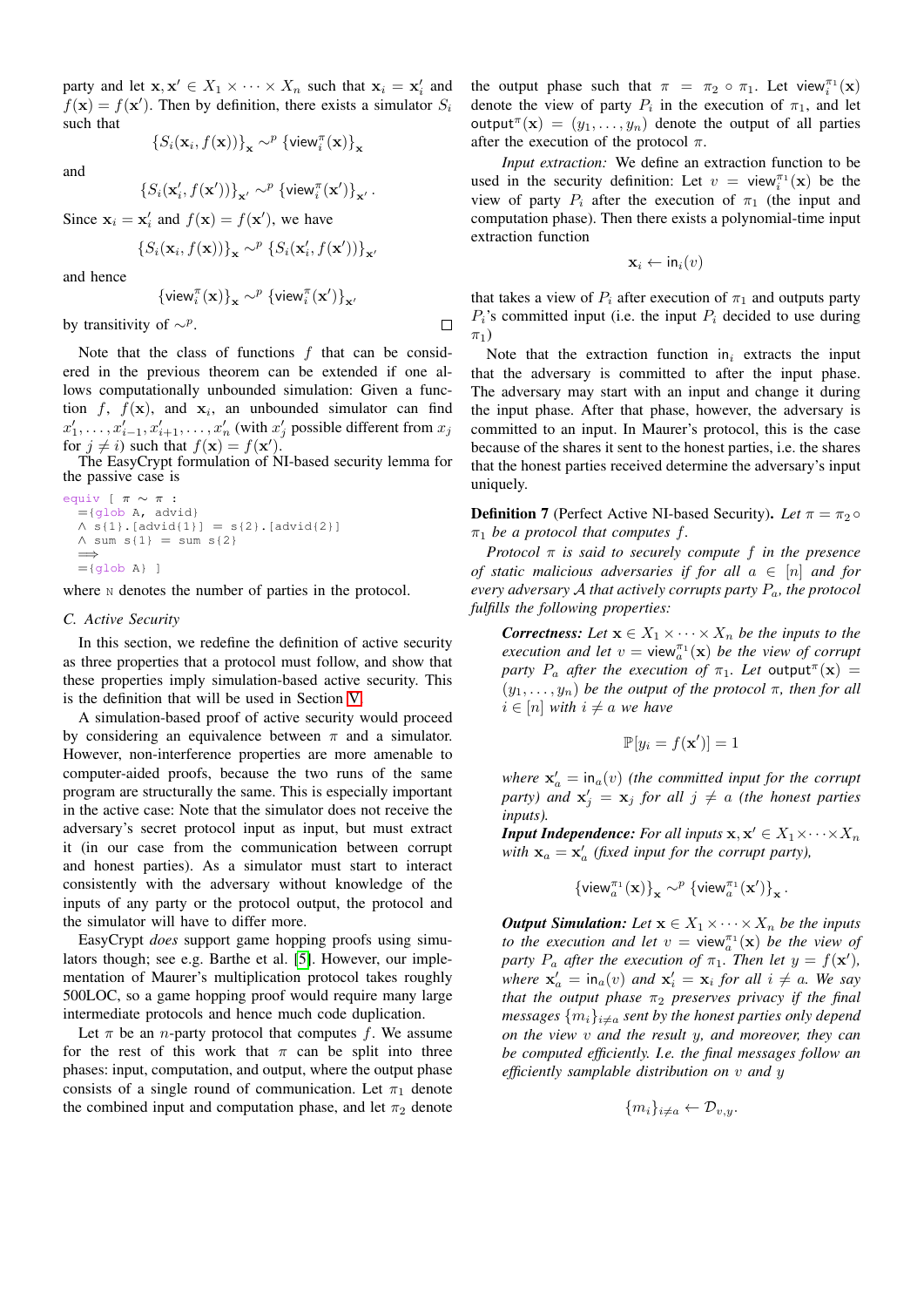*NI-based implies simulation-based security:* Next, we prove that the above NI-based definition implies the standard simulation-based definition. In fact, the NI-based definition is greatly inspired by a widely used strategy to construct simulators for the specific kind of protocol we have in mind.

The runtime of the simulator that we construct in the proof depends on the runtime of input extraction and output simulation. Since both are possible in polynomial-time, then the simulator will run in polynomial-time as well.

**Theorem 2.** Let  $\pi = \pi_2 \circ \pi_1$  be a *n*-party protocol computing f*. If* π *is perfect active NI-based secure, then there exists a simulator* S *such that* π *is perfect active simulation-based secure.*

*Proof.* We start from a real protocol execution and argue about a simulation strategy. In the simulation-based security definition, there exists a simulator that has to simulate messages sent by the honest parties without knowing their inputs. Moreover, this simulator has oracle access to a trusted party  $T$  that knows the honest parties' inputs. Therefore, the general simulation strategy is to extract the adversary's committed input from the messages he sends during  $\pi_1$ . Then the simulator can query the trusted party for the correct output. Given this, the simulator can compute the final messages sent by the honest parties in the output phase.

We have to argue now that this strategy is feasible given a protocol with the properties stated above as well as that the strategy is indistinguishable from a real protocol execution to the adversary. We construct the following simulator:

*Simulator* S*:*

- 1) Run  $\pi_1$  with the adversary while simulating the honest parties with default inputs (e.g.,  $x_i = 0$  for all  $i \neq a$ ). Let  $v = \text{view}_a^{\pi_1}(\mathbf{x})$  be the view of the corrupt party  $P_a$  after the execution of  $\pi_1$  (i.e., all communication between the corrupt party and the simulator).
- 2) Extract the input  $x'_a$  that the adversary is committed to after the input phase as  $x'_a = in_a(v)$ . Send  $x'_a$  to the trusted party  $T$  to obtain the output  $y$ .
- 3) Sample the messages that the honest parties send in the output phase as  $\{m_i\}_{i\neq a} \leftarrow \mathcal{D}_{v,y}$ .

We can now show that a protocol execution simulated with  $S$  is indistinguishable from a real protocol execution. Input independence implies that the adversary's view after  $\pi_1$  is independent of the honest parties' inputs. In particular, no adversary can distinguish between a view from executing  $\pi_1$ with real inputs for the honest parties from one with inputs 0 for all honest parties. Hence, the adversary can not distinguish between the real execution and the simulated execution of  $\pi_1$ .

Then, the simulator gathers the view of the corrupt party  $v = \text{view}_a^{\pi_1}(\mathbf{x})$ , and sends  $\mathbf{x}'_a = \text{in}_a(v)$  to the trusted party T. The trusted party computes and returns  $y = f(\mathbf{x}')$ , where  $x'_i = x_i$  for all  $i \neq a$ , i.e., the real inputs of the honest parties. Thus, the simulator gets the correct output because of the correctness property of the protocol.

Finally, output simulation guarantees that the final messages the honest parties send in the output phase only depend on the

view v of the corrupt party after  $\pi_1$  and the correct output of the protocol  $y$ . Thus, the simulator can sample these messages  ${m_i}_{i \neq a}$  according to the distribution  $\mathcal{D}_{v,y}$ . The adversary knows the final message  $m_a$  that it is supposed to send in the output phase since  $m_a$  is uniquely determined by its view in the protocol. Thus, given the messages  $\{m_i\}_{i \in [n]}$ , the adversary can compute the correct output  $y$ . Furthermore, the adversary learns no more than the output, since the messages sent by the simulator (on behalf of the honest parties) only depend on the output and the adversary's view after  $\pi_1$ (which did not reveal any information about the honest parties inputs).  $\Box$ 

*Remark:* The other direction, from simulation-based security to NI-based security, does not hold in general as the simulator may use a simulation strategy that is incompatible with the NI-definition.

#### V. MODELLING IN EASYCRYPT

#### <span id="page-7-0"></span>*A. EasyCrypt*

EasyCrypt is a proof assistant for verifying the security of cryptographic constructions in the computational model. EasyCrypt provides a simple imperative probabilistic programming language pWhile to specify protocols.

As an example of EasyCrypt code, consider the additive sharing protocol consisting of share and reconstruct procedures.

```
proc share_additive(s : zmod) : zmod list =
{ var mxrd;
 mxrd <$ dlist dzmod (N-1);
  return (s - sum mxrd) :: mxrd;
```
proc reconstruct\_additive (sx : zmod list) : zmod = { return sum sx; }

Here mxrd <\$ dlist dzmod (N-1) samples from a uniform distribution on lists over zmod of size  $N - 1$ .

Proving is done using a variety of (probabilistic relational) Hoare logics. Mathematical functions and data types are defined using an ambient higher order logic and a functional programming language. EasyCrypt has both tactic based interactive proofs, but also automatic proofs, using an SMT backend.

Modelling and proving is done in two ways. When dealing with honest parties, we tend to use functional programs, socalled operators, and use the ambient logic to reason about these programs. Adversarial code is treated using a module system and procedure calls. One specifies the module type of the adversarial code, and proves properties over all possible instances of this module type. The module system is connected to the imperative pWhile language<sup>[6](#page-7-1)</sup>, so we reason in the corresponding Hoare logic. Usually, the main effort is to find the correct pre- and post-conditions and loop invariants. Often we are arguing that the adversary is harmless in certain parts

<span id="page-7-1"></span><sup>6</sup>The choice for an *imperative* probabilistic language is not forced. One could also use a functional probabilistic programming language, such as Rml, instead of pWhile. Rml used in the ALEA Coq-library [\[2\]](#page-12-18), the base for CertiCrypt [\[7\]](#page-12-19), the predecessor of EasyCrypt. However, such a functional language is not implemented in EasyCrypt.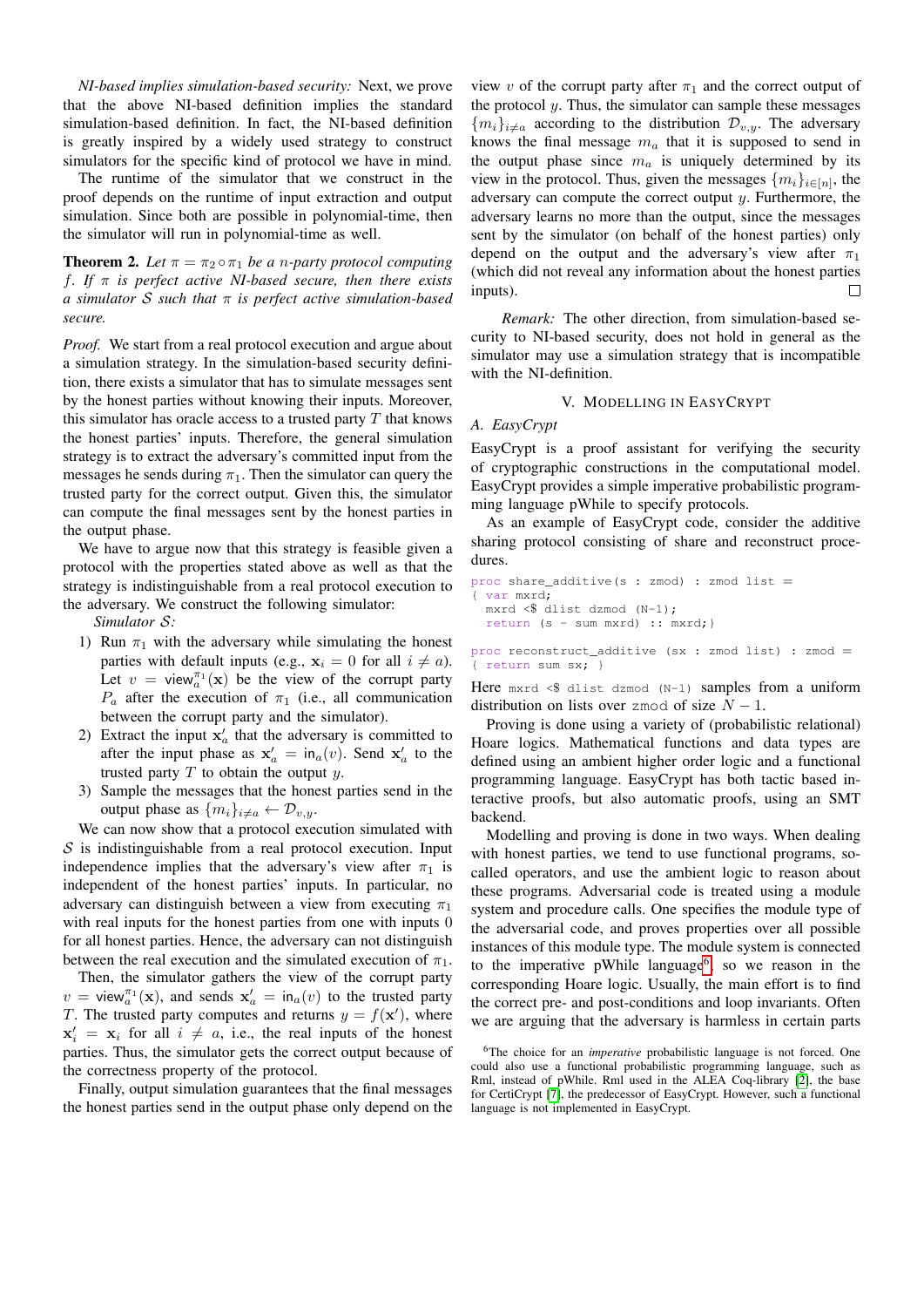of the protocol. The way to specify this is via the equivalence of adversarial (imperative) code and functional code. This kind of reasoning is familiar in program correctness.

#### *B. Modelling the Protocol*

In this section we discuss how to model Maurer's MPC protocol [\[25\]](#page-12-13) and prove active security.

*a) Adversary and phases:* Recall that a malicious adversary can deviate arbitrarily from the protocol, e.g., by sending wrong or malformed messages or aborting the protocol. To model these arbitrary actions, we use the abstract module types of EasyCrypt to provide an interface to the adversary, while at the same allowing it to deviate from the protocol description. Thus, for each stage in the protocol, whenever we want the adversary to do some computation, send information, or receive information, we call the adversary's abstract procedures. E.g., in the output phase, we send the honest parties' shares of the result psums to the adversary and ask the adversary to send his share to all other parties:

```
advc <@ A.bxshareofres(psums);
```
Note that according to the protocol description, the adversary is supposed to send its share of the result to all other parties (i.e., everyone should receive the same share). However, the adversary has the power to send different and (possibly) wrong shares to the other parties. We model this by letting the adversary return a matrix  $\alpha$  adve, where row i is the share that adversary sends to party  $P_i$ .

6In this setting, we can present the general structure of the three phases of the addition protocol in EasyCrypt code. Here <@ denote a procedure call.

```
proc input(s : zmod list) : zmod matrix list = {
  var shares;
  (* Distribution of shares: *)
  shares <@ do_sharing(s);
 pshares ← distribute_shares shares;
  (* - adversary receives shares from the honestparties *)
  A.recv_shares(pshares.[advid]);
  (* Consistency check: *)
  (* - collect the complaints *)rx <@ verify_shares();
  (* - adversary logs the requests since they are
   public \star)
  A.recv_rx(rx);
  (* - reply the complaints *)bx <@ broadcast_shares(rx);
  (* - adversary logs the broadcast values *)
  A.recv_bx(bx);
  (* - fix the parties' views from the broadcastvalues *)
  pshares \leftarrow fix advid pshares bx;
  return pshares;}
proc computation (pshares : zmod matrix list) : zmod
     matrix = {
```

```
(* - notify the adversary about the start of the)phase *)
  A.localsum();
  (* - perform the local addition for the honestparties *)
  return mklocalsums advid pshares; }
proc output (psums : zmod matrix) : zmod list = {
 var advc, advres, resshares;
  (* - the adversary receives shares of the result)from the honest parties and sends his own
    share *)
  advc <@ A.bxshareofres(psums);
  resshares ←distribute_resshares advid advc psums;
  (* - get the adversary's result. (*)advres <@ A.getres();
  (* ... and return results of all parties *)
  return reconstruct_vss advid advres resshares; }
```
The input and output phase for the multiplication protocol are essentially the same. The computation phase looks as follows. Importantly, the computation phase contains (a lot of) communication which is modelled by matrices keeping track of all messages that were sent and received.

```
proc multiplication (a, b : zmod matrix) : zmod
 matrix = {var known_shared_terms, shared_terms_rep,
  sharedterms_rep_distr, opened_diff, sharedterms;
  (* distribution of shared terms a_i b_i *)
 shared_terms_rep <@ mult_term_sharing(a,b);
 sharedterms_rep_distr ← distribute_shared_terms
   shared_terms_rep;
  (* compute and open pairwise differences of term
  sharings *)
 opened_diff <@ mult_check_term_sharing (
  sharedterms_rep_distr);
  (* choose sharing for each term *)sharedterms <@ mult_determine_term_sharing (a,b,
  sharedterms_rep_distr, opened_diff);
  (* add all terms: *)
  (* - rearrange for convenience *)known_shared_terms ← rearrange_sharedterms
 sharedterms;
  (* - inform adversary of local computation *)A.localmultsum();
 (* - add term sharing *)return mklocalsums_M ((N-1)*N)
  known_shared_terms;}
```
Here advid is the id of the party corrupted by the adversary.

*b) Communication:* EasyCrypt has no native support for communication. However, the logic and the module system are rich enough to express this. We use lists and matrices to keep track of the messages that are sent. To model the communication with the adversary, we specify abstract procedures to both send and receive messages. The EasyCrypt logic keeps track of the global state of the adversary. In the example above, pshares is the knowledge that each party has. The various calls to A are used to send/receive information to/from the adversary, using EasyCrypt's stateful modules.

*c) Notes on the implementation:* We note that this implementation has a few limitations regarding the power of the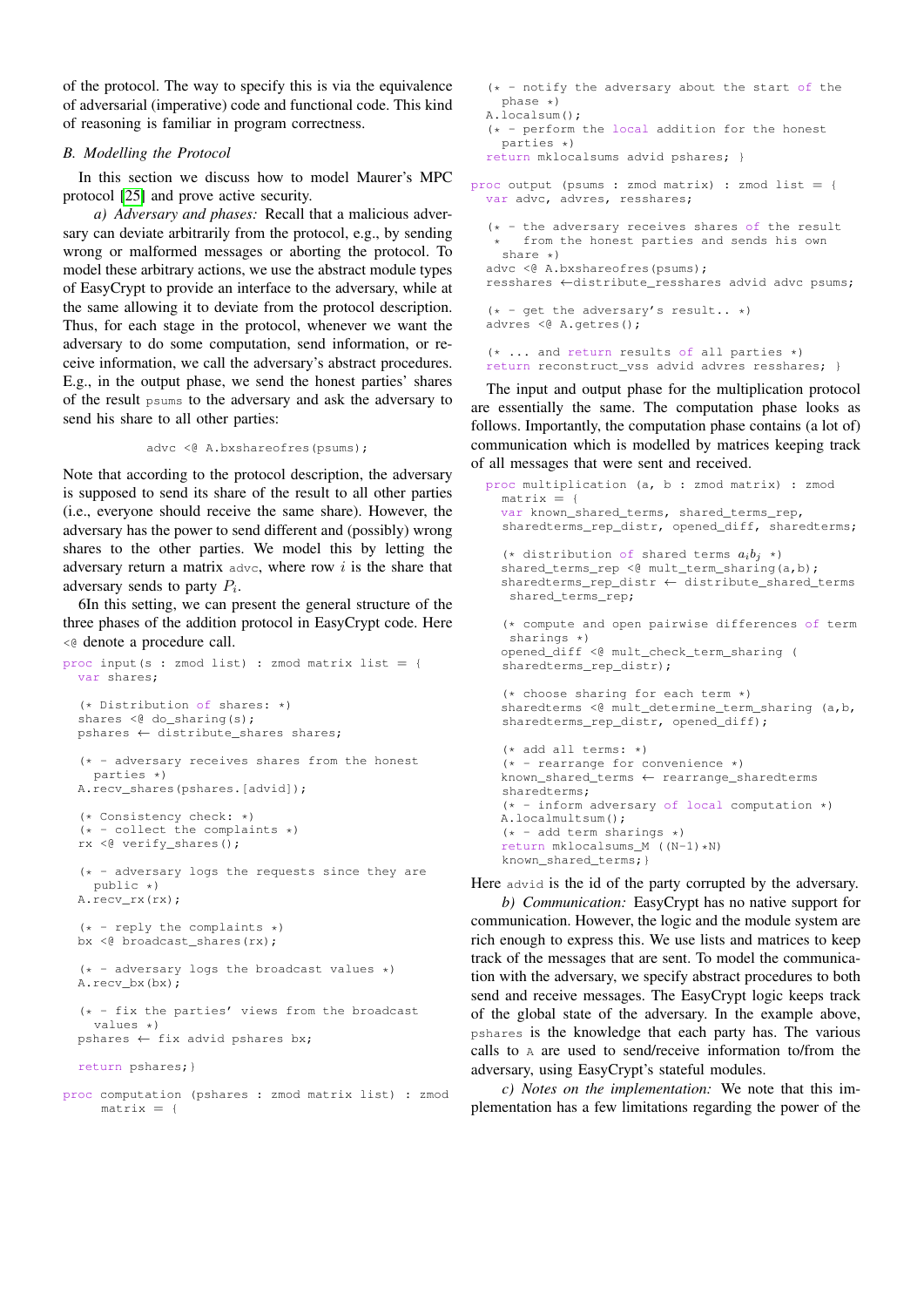malicious adversary compared to the more general description by Maurer.

We consider a setting where the adversary can only abort during the input phase. Since we consider a protocol that is secure in the presence of an honest majority, the information shared by the honest parties after a successful input phase will be enough to compute the result of the protocol. This means that if the adversary aborts during the output phase, then the honest parties will still be able to reconstruct the result of the computation.

Another limitation is that in the input phase, the adversary is forced to send shares of its secret before it can see the shares of the honest parties secret. This might seem to limit the adversary's power of choosing its input based on this extra information. However, the adversary is only committed to an input at the end of the phase. Since the adversary's initial shares cannot be forced to be consistent, during the consistency check, the adversary can still change the shares of its input, which will allow to change its input to something else (that possibly depends on the information received so far).

*d) Extraction:* As mentioned in Section [III-C](#page-4-2) and [IV-C,](#page-6-0) a proof of active security requires the extraction of information from the adversary's communication. In particular, we can extract the adversary's input and share of the output it is supposed to have from the messages that he sends and receives in the input phase.

The input extractor extract collects all messages that the adversary sent to honest parties(in our case, all other parties) during the input phase, and uses their shares as shares of the adversary's input. These shares can now be used to reconstruct the input. The verifiable secret sharing guarantees here that all honest parties received consistent shares that when combined reconstruct to the uniquely determined value that the adversary is committed to after the input phase.

```
op extract (advid : int) (pview : zmod matrix3) =
    col N advid pview.
```
*e) High level structure:* The whole protocol is then as follows. pi1 consists of the input and computation phase. Protocol consists of pi1 and the output phase. For the purpose of our proofs, the protocol also calls the extractor extract\_advinpsx and then stores an updated input list secrets.

```
proc pi1 (s : zmod list) : zmod matrix list * zmod
    matrix = {var rinp, rcomp;
  rinp <@ input (s);
  rcomp <@ computation (rinp);
  return (rinp, rcomp); }
proc protocol(s : zmod list) : zmod list = {
  var inp, out;
  (inp, comp) < @pi1 (s);(* input extraction *)advinpsx ← mkaddshares (extract advid inp);
  secrets ← s. [advid ← reconstruct advinpsx];
  out <@ output (comp);
  return out; }
```
## *C. Outline of the proof for active security*

In this section, we present the key steps in proving active security of Maurer's protocol. This is done by proving that the protocol fulfills the three properties in Definition [7:](#page-6-1) correctness, input independence, and output simulation. We will present each property in EasyCrypt code and provide an overview of the proof. We use  $N$  in the implementation to denote the number of parties. Furthermore, parties are indexed from 0. The lemmas only hold as long as  $N \geq 4$ , since the reconstruction procedure of the verifiable secret sharing scheme takes the majority over  $N - 1$  values which is only well-defined if there are at least 3 values to compare. advid will denote the id of the adversary. The final messages that the honest parties sent in the output phase are their shares of the result, and these messages are denoted by comp.

Note that EasyCrypt cannot check the runtime of code. However, it is easy to see that input extraction and output simulation run in polynomial-time in our case.

*1) Correctness:* In order to state correctness, we first need to define the inputs to the protocol. Honest parties will use the inputs they were assigned to in the beginning. As mentioned before, the adversary may change its mind about its input, but only during the input phase. Afterwards, it is committed to a unique input. Therefore, we extracted the shares advinpsx of the input in protocol, and then define correctness with respect to the updated input list secrets they define.

```
lemma correctness sx : hoare [ protocol :
  sx = s \land size s = N \land 0 \leq addid \leq N=⇒
  0 \leq id \leq N \wedge id \neq addid \Rightarrowres.[id] = f secrets ].
```
For the input and output phase, correctness of the protocol steps can be reduced to correctness of the secret sharing scheme. For the computation phase, we prove that if the inputs to a gate are secret sharings of secrets  $x_1, \ldots, x_t$  (*t* depends on the gate), then the output of the gate is a secret sharing of the gate function on inputs  $x_1, \ldots, x_t$ . For addition, this property follows from linearity of the secret sharing scheme. For multiplication, note that if  $(a_0, \ldots, a_{N-1})$  and  $(b_0, \ldots, b_{N-1})$  are the additive secret sharings corresponding to the replicated secret sharings of inputs  $a$  and  $b$ , then  $a \cdot b = \sum_{i,j} a_i b_j$ . Since the secret sharing scheme is linear, it is sufficient to prove that the secret sharing of any term  $a_i b_j$  that the parties agree on is actually a secret sharing of the value  $a_i \cdot b_j$ . In the multiplication protocol, all honest parties that know  $a_i$  and  $b_j$  will output a secret sharing of the value  $a_i \cdot b_j$ , whereas the adversary (if involved, i.e. if it knows both  $a_i$  and  $b_j$ ) may output a secret sharing of an arbitrary value. The subsequent check computes the pairwise differences between those sharings. If all opened differences are 0, then the presence of at least one honest party guarantees that all secret sharings are sharings of the correct value  $a_i \cdot b_j$ . Otherwise, the replicated secret sharing corresponding to the additive sharing  $(a_i b_j, 0, \ldots, 0)$  is a secret sharing of  $a_i \cdot b_j$ .

*2) Input Independence:* After the execution of  $\pi_1$  (i.e. the input and computation phases), we show that the knowledge (global state) of the adversary is independent of the inputs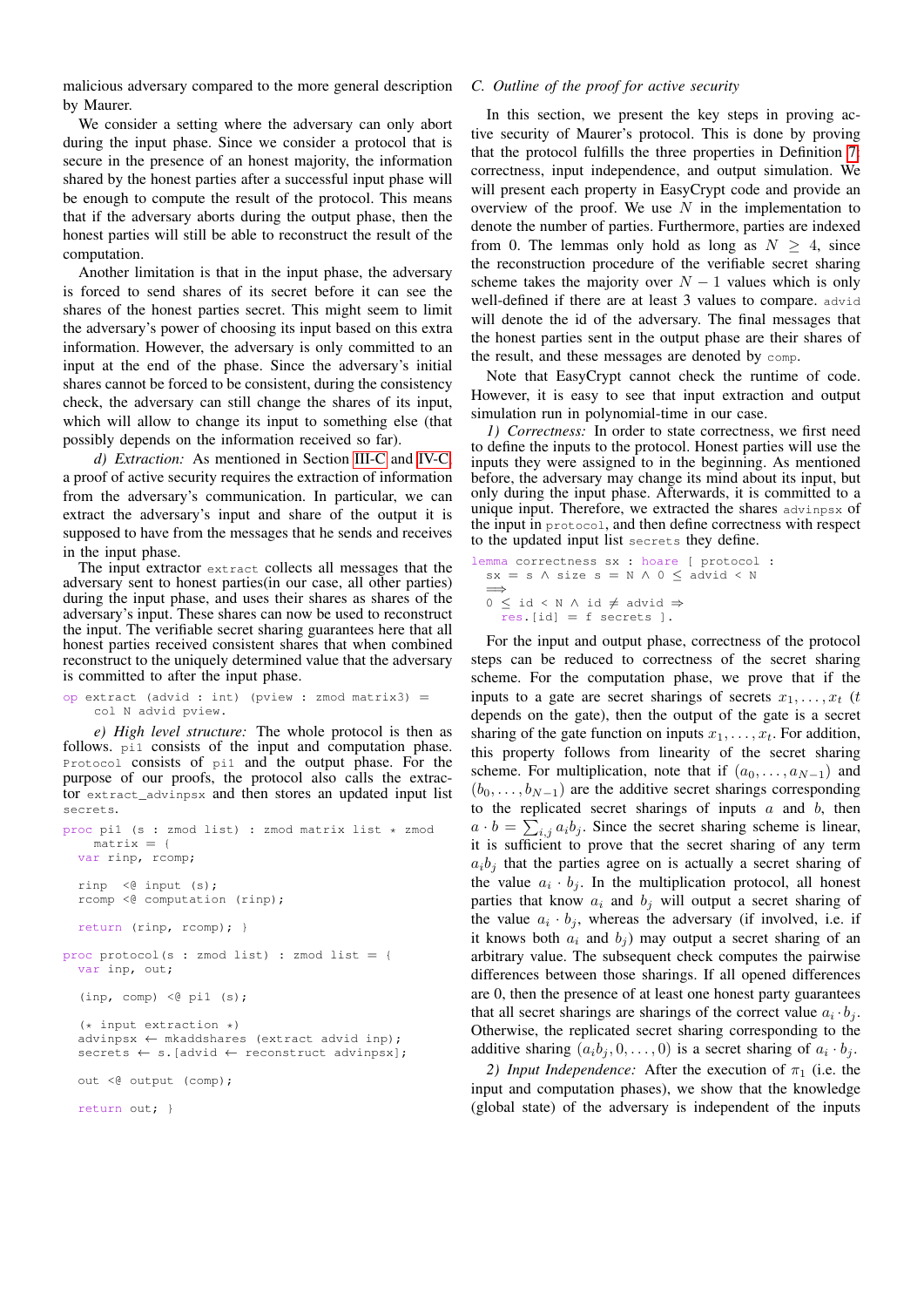of the honest parties, meaning that the adversary cannot distinguish between two executions of  $\pi_1$  with different inputs for the honest parties.

```
lemma input_independence : equiv [ pi1 ∼ pi1 :
     ={glob A, advid}
  \land 0 \leq advid{1} < N
  \land s{1}.[advid{1}] = s{2}.[advid{2}]
     \Rightarrow ={glob A} ].
```
For the input phase, we prove input independence, which follows from secrecy of the secret sharing scheme, and integrity of the output, i.e. each party knows the same additive shares (except for the one they are not supposed to know) of each shared input. Addition does not involve any communication and hence preserves input independence. For multiplication, we will consider again a term sharing  $a_i b_j$ . If this term sharing has input independence (with respect to the honest parties' inputs into the protocol), then the sum of all term sharings will have this property as well, and so will the output of a multiplication gate. Having the parties output sharings of  $a_i b_j$  preserves input independence because of secrecy of the secret sharing scheme. Furthermore, all honest parties that share a value for the current term will share the same value. When computing and opening the pairwise differences of the sharings, each difference will be 0 if and only if the sharings that were compared are sharings of the same value. In particular, if all sharings are sharings of the same value, then all opened differences will be 0 in both executions, and hence won't provide an adversary with any input-dependent knowledge. If not all differences are 0, then one of the parties (the adversary) must have shared an incorrect value, i.e. not  $a_i b_j$ . In this case, the adversary must have caused the opened difference to be different from 0 (and the adversary knows this difference in advance). Since the whole protocol so far was input independent, the opened differences follow the same distribution in both executions, and hence the check preserves input independence. In the final step, the parties agree on a sharing of  $a_i b_j$ . If all differences were 0, then the parties will use the secret sharings of one of the parties, which preserves input independence by secrecy of the secret sharing scheme. Otherwise, the parties report their values for  $a_i$  and  $b_j$  and compute a replicated secret sharing from them. Again, this case can only occur if the adversary knows both  $a_i$  and  $b_i$ , and hence this step preserves input independence.

*3) Output Simulation:* The messages sent by the honest parties in the beginning of the output phase will only reveal the result of the computation. To prove this, we need to show that these messages follow some distribution on the result and the view of the adversary. This is proven by giving the exact function that maps the result and the adversary's view into the messages the honest parties sent.

Here we note that these final messages are the honest parties' shares of the result, and the view of the adversary contains its share of the result. From the definition of replicated secret sharing, we notice that the adversary's share of the result contains  $N - 1$  of the N additive shares that sum up to the result. Thus, we can easily reconstruct the missing value, and construct the honest parties replicated shares of the result.

```
op finalmsg (advid : int) (y : zmod) (pviewadv :
    zmod list) : zmod matrix =
  mkseq (fun i ⇒
  mkseq (fun j ⇒
    if i = advid then ⊥
    else if i = j then ⊥
    else if j = advid then y- sum (drop_elem advid pviewadv)
    else pviewadv.[j]) N) N.
lemma output_simulation : hoare [ protocol :
  size s = N \wedge 0 < advid \langle N \rangle\Rightarrow finalmsg advid y advresshares = comp ].
```
#### <span id="page-10-0"></span>*D. The formalization*

We have demonstrated how to formalize active security of MPC protocols in EasyCrypt. We have done this by an implementation of Maurer's MPC protocol in EasyCrypt. For the addition protocol, we have a complete proof for the three properties correctness, output simulation and input independence that are required by our non-interference based security definition. We have extended this to the multiplication protocol by identifying and formalizing all the invariants for both privacy and correctness of the multiplication protocol, and we have proved correctness, output simulation and input independence. We have permitted ourselves the license not to reprove some parts of the multiplication protocol that were very similar to the addition protocol. The statements and proof structure are very similar. However, refactoring all our code to convince EasyCrypt of this fact does not seem to provide enough insight to merit this effort. All these places are clearly documented and marked with admit in the sources.

Our formalization is substantial: as a very rough measure, it consists of approximately 5000LOC, 1800 of which are used for the addition protocol. The code is dense, as it combines the efficient ssreflect language with SMT-calls (for comparison, the easycrypt standard library consists of 18000LOC).

More generally, we have given a methodology to attack complex simulation-based proofs of protocols involving much communication. We did this by translating simulation-based proofs to NI-arguments and using the EasyCrypt module system to model arbitrary adversarial code. Simulation-based proofs are a standard technique in cryptography, but they are difficult to make mathematically precise. A good example is the ongoing effort to make the simulation-based UC framework completely precise, e.g. discussed in [\[15\]](#page-12-20). The framework is in general well understood, implementation in a proof assistant is still lacking; see [\[13\]](#page-12-21).

# VI. RELATED WORK

<span id="page-10-1"></span>EasyCrypt is a specialized proof assistant for security proofs. To our knowledge, EasyCrypt is the only tool that currently allows us to conveniently verify MPC protocols in the manner that we did, since it combines a rich ambient logic with an embedded logic for a probabilistic programming language. However, EasyCrypt grew out of a Coq library [\[7\]](#page-12-19) and, in principle the techniques we present here could also be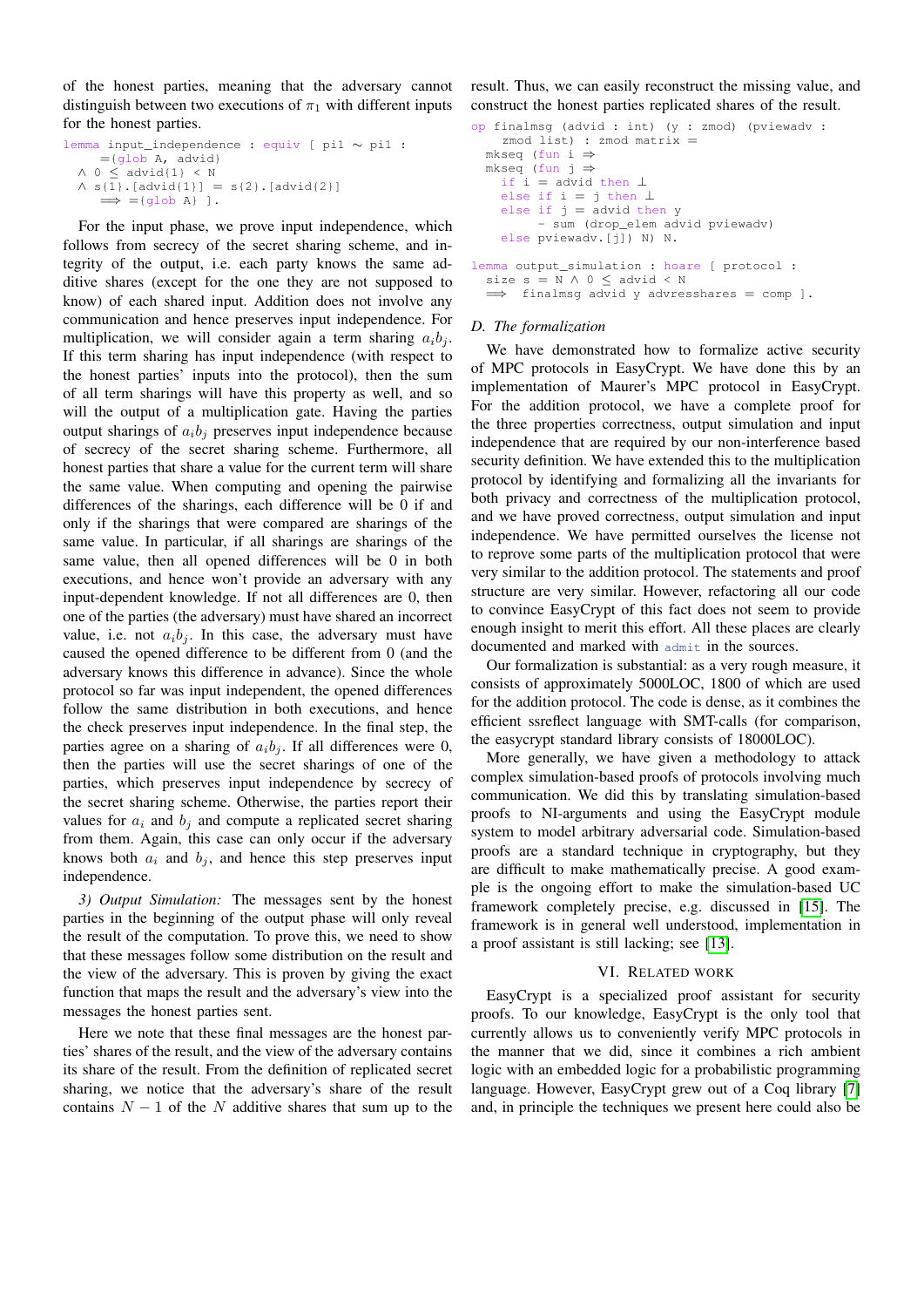used in other proof assistants for higher order logic, or type theory, once one defines the programming logic in the ambient language; see e.g. [\[21\]](#page-12-22) for a framework that supports imperative, but non-probabilistic, program logics in Coq. The general purpose proof assistant Coq has been used to verify crypto protocols in the foundational cryptography framework [\[26\]](#page-12-23) and in the verification of an OpenSSL implementation of HMAC [\[9\]](#page-12-24). A similar library could be built in F\*, as suggested in [\[10\]](#page-12-25). This would have the added benefit of a build-in SMT solver.

Wysteria is a domain specific language for MPC. It has been embedded [\[28\]](#page-12-26) in the  $F^*$  programming language/proof assistant. Various protocols have been verified in Wysteria<sup>∗</sup> to be secure against a *passive* adversary. However, all the cryptographic primitives are treated axiomatically as  $F^*$  does not include probabilistic computation. In this paper, we treat all the aspects, consider *active* security and treat the multiplication protocol.

A simulation-based proof for two parties has been formalized in the Isabelle proof assistant [\[14\]](#page-12-27), based on CryptHOL [\[24\]](#page-12-28). The logic of Isabelle is similar to EasyCrypts ambient logic. However, Isabelle lacks built-in pHoare logics. They use a shallow embedding of a probabilistic programming language into Isabelle using a monadic interpretation. This is less powerful than the deep embedding used in Certicrypt [\[7\]](#page-12-19), and implicitly in EasyCrypt. In Isabelle, they prove security against a passive (semi-honest) adversary of a two-party multiplication protocol using simulation based proofs. In contrast, we prove security of a much more complicated protocol that is secure against an active adversary and works for  $n$ -parties. This requires us to model the adversary abstractly using EasyCrypts modules system, and we thus have the harder job to reason about imperative code. Importantly, we also provide new proof techniques that are more amenable to automation, as they are close to the proof techniques used for program logics.

CryptoVerif [\[12\]](#page-12-29) is an automatic protocol verifier. It targets different goals than EasyCrypt and is complementary to it. Indeed, CryptoVerif aims to automate cryptographic game transformations. It applies a collection of game transformations, using a full automatic proof strategy that can be driven by users' hints. On the other hand, EasyCrypt, relies on an embedding of Probabilistic Relational Hoare Logic that subsumes cryptographic games transformations. Its logic being relatively complete, it can be used to prove various properties about a large class of cryptographic primitives. Although we have not tried it, we are very doubtful that Maurer's proof can be reconstructed automatically.

#### VII. CONCLUSIONS AND FUTURE WORK

# <span id="page-11-0"></span>*A. Easycrypt*

The EasyCrypt logic and module system were a good fit to express these protocols in a natural way, once we found the right way of modelling it.

In our experience, developing in EasyCrypt is fairly pleasant. The combination of interactive theorem proving using the

ssreflect language combined with automatic theorem proving (SMT) is very powerful. Unfortunately, at the moment the SMT-solver does not provide information which lemmas were used unlike e.g. [\[22\]](#page-12-30). This information could be used to speed up checking the document (which currently takes a couple of minutes), but also be used to prove similar lemmas. Many uses of SMT could be avoided by using a more expressive type system. In particular, good support for (coersive) subtyping would have been helpful. Since much of the low-level proving is automated, leaving out simple type information will often result in the SMT-solver failing without further information. In this case, it would be helpful to provide a counterexample to the user. This functionality is provided by a number of SMT-solvers and also by quickcheck. EasyCrypt's pWhile language does not support iterators (for-loops). Most of our constructions are iterations over the list of parties. Our first modelling consisted of growing lists by a while loop. We have found it is more convenient to start the loop with an array with default values and update during the while loop.

Finally, we spent much time on the whiteboard trying to connect the code for modelling communication with our visual representation of matrices. A simple evaluator for functional programs would have been useful.

#### *B. Future work*

We have proved the security against one corrupted party. The same methodology works for more corrupted parties, as we can just give more information to the adversary, using EasyCrypt's module system. We would make a predicate Honest on the interval  $[0..N)$ . Our current formalization checks if the current party i equals advid. Instead we would check Honest i. Currently only the information of one party is sent to the adversary (an EasyCrypt module). Instead, we would send the information of all the corrupted parties to the adversary. Like in the current protocol, all the corrupted parties would move last.

It would be interesting to code arithmetical circuits in EasyCrypt. This would be an effort similar to the encoding of multivariate polynomials in Coq [\(https://github.com/](https://github.com/math-comp/multinomials) [math-comp/multinomials\)](https://github.com/math-comp/multinomials).

From a higher perspective, it would be very interesting to formally connect our work with an efficient implementation, as is done in high-assurance crypto [\[1\]](#page-12-8).

#### *C. Conclusion*

We have presented new security definitions for active security of MPC protocols, shown that they imply the standard ones and formalized the security proof in EasyCrypt. This is the first formalized protocol with a proof of active security and the first one for n-parties.

#### ACKNOWLEDGEMENTS

Gilles Barthe showed us how non-interference can be used in the context of MPC for a passive adversary. Ivan Damgård helped us to understand MPC protocols and their security proofs. In the beginning of the project we profitted from